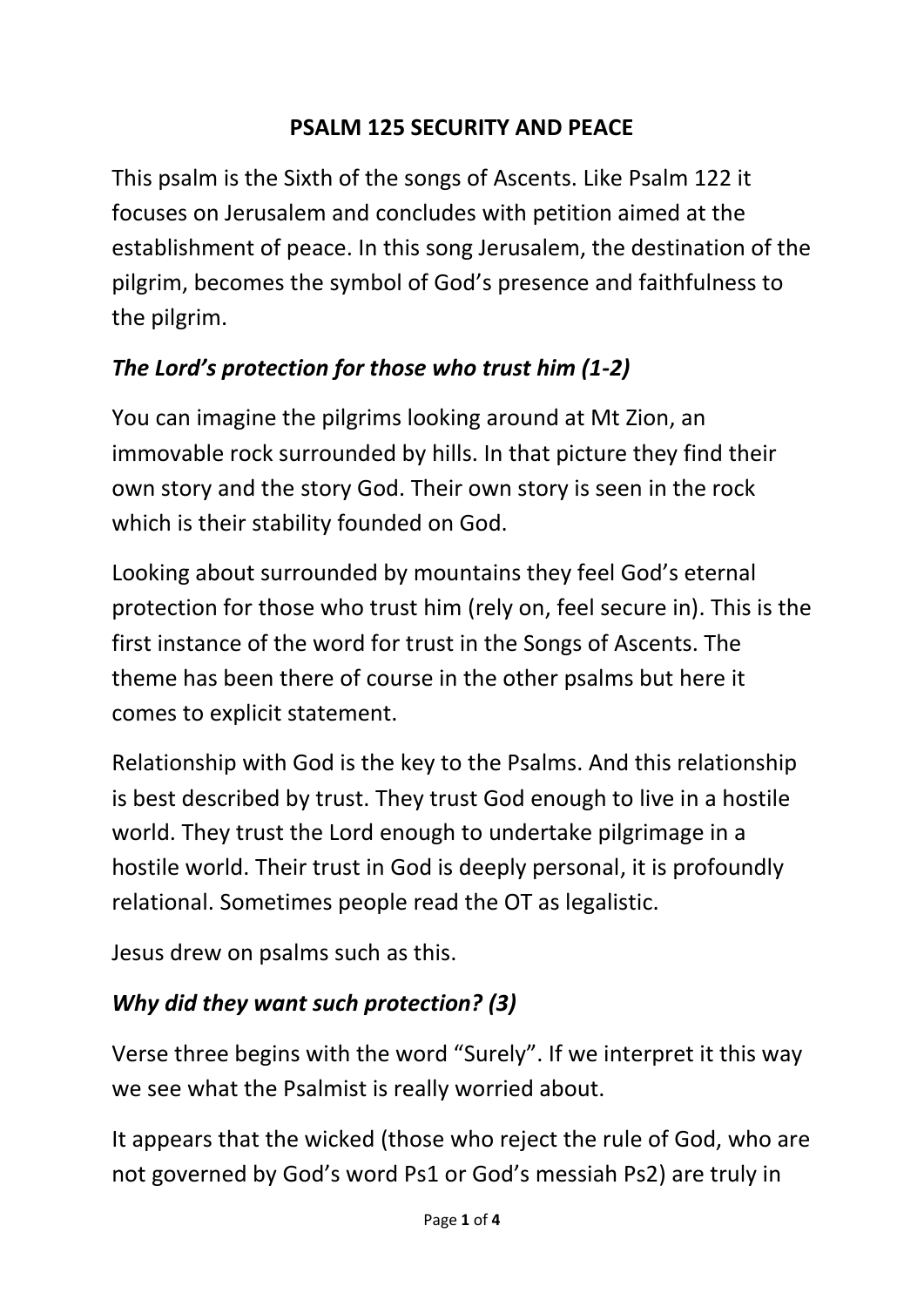control of the land. They wield authority and power and the poet is concerned that the righteous (those who live under God's word, accept God's rule and messiah) are tempted to follow their pattern of rebellion against God. The wicked are in control. The rule of the world is in the hands of those who oppose God's kingdom of peace and justice.

This reflects the time of the exile and return when the land is dominated by others. It was the situation for years to come.

## *The response; who rules? (4-5)*

These verses accept the reality of the power of wickedness in the land, the rule of others with a very different set of agendas to the people of God. It appears the wicked rule. That is the political reality.

The psalmist knows that God reigns. So his prayer is that even in the midst of antagonism the people of God will experience God's goodness. And God's goodness is experienced in peace, that wholeness and integration life in love and justice and truthfulness. That is where peace is found in trust in the sovereign.

Those who throw in their lot with power structures of the world and sell their souls to them will find the company of the evildoers congenial.

# *Further reflections*

It is important to read these psalms with the recognition that the majority of pilgrims who made their way to Jerusalem at this time were not the rich and the privileged. They were often the victim of oppression and injustices and they felt crushed and helpless (see Ps 120). That is the emotional and theological tone of this psalm. They have no power over the wicked.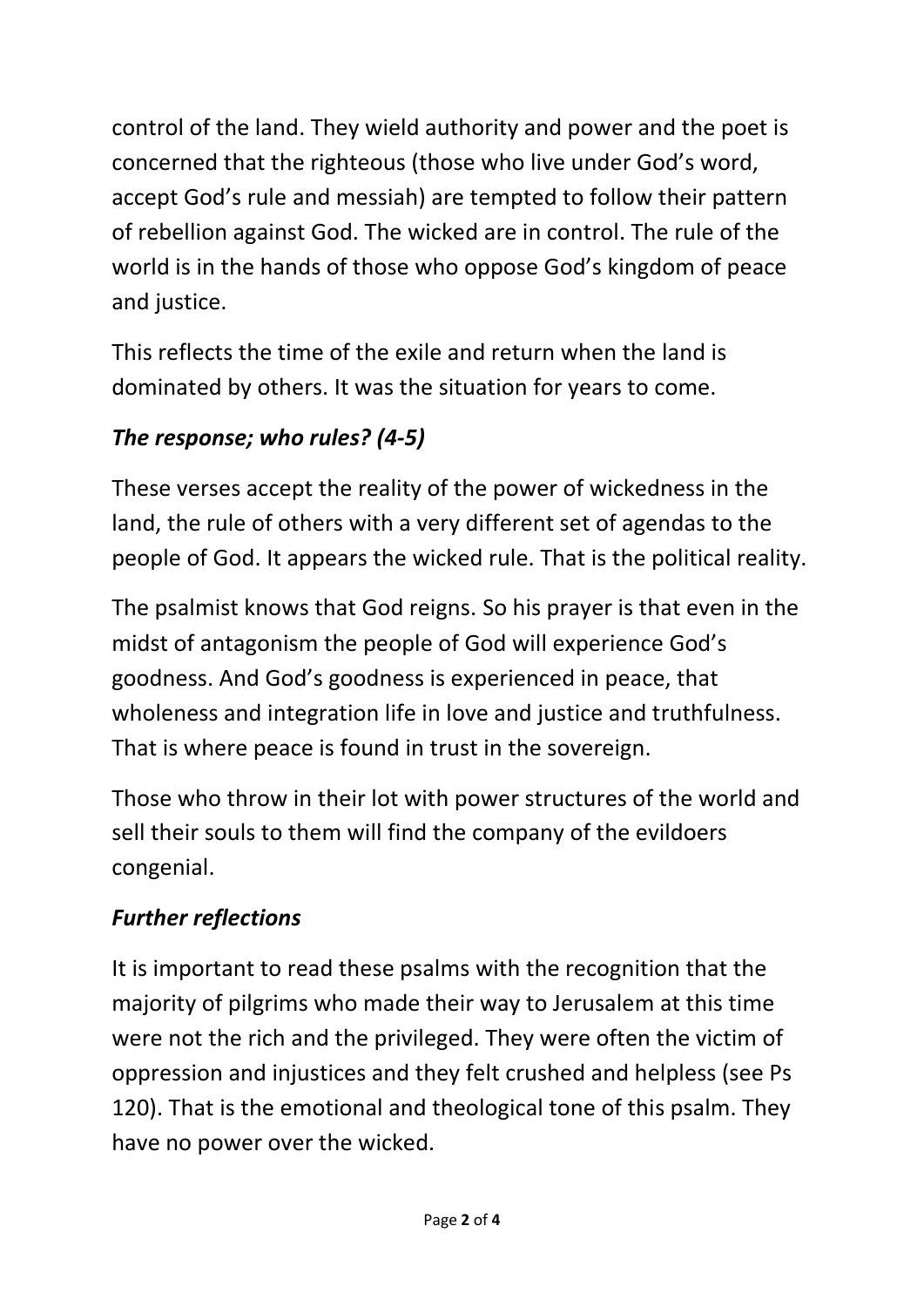The peace of God derived from service (Ps 123.2) under God's rule is no ordinary peace, a cessation of hostilities while the wicked regroup in order to assert their power once more. God's peace is greater than this (Phil 4.7). This peace is lived now in the midst of its opposite in the hope of its establishment. Like the NT the OT looks forward. These psalms do it all the time. The present contradicts the belief in God's peace. So the people of God live and proclaim the peace of God in the midst of a world where power is exercised for ends other than to glorify God.

Elie Wiesel the Jewish Holocaust writer addresses the ongoing opposition to the peace that God wills for the world:

"Though temporary in nature, war seems to last forever. In the service of death, it mocks living. It allows men to do things that in normal times they have no right to do: to indulge in cruelty. A collective as well as individual gratification of unconscious impulses, war may be too much a part of human behaviour to be eliminated-ever."

In a novel I read the following: "War is better than Monday morning." We find mundane things too boring. Living with each other in love, justice, truthfulness etc., is just too stupid for words.

Such evil has power to bewitch God's people. Instead of following the more excellent way of Christ we find ourselves seduced by power. We find it all through history. The miserable behaviour of all our denominations, the seduction of Christians under Hitler, our passiveness in the face of corruption, cruelty and abuse of children or the aged, we ignore.

Yet the psalmist's vision of trusting God in the midst of the madness of power, of living the life of peace in the midst of evil of destruction